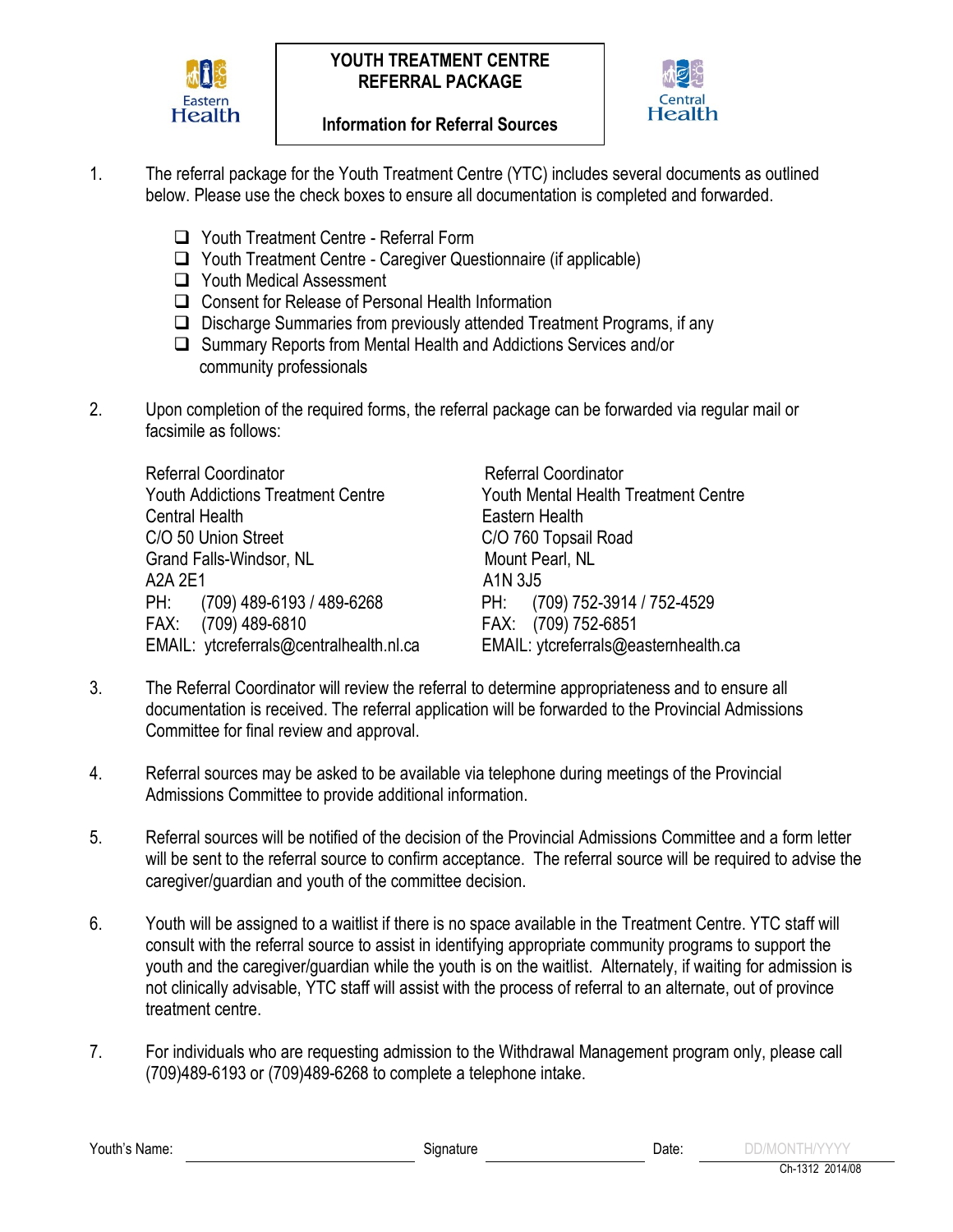| ĩl<br>Central<br>Eastern<br><b>Health</b><br>Mental Health and Addictions<br>Youth Treatment Centre<br><b>REFERRAL FORM</b><br>email: ytcreferrals@easternhealth.ca<br>email: ytcreferrals@centralhealth.nl.ca<br>Date Completed: | <b>Health</b><br>DD/MONTH/YYYY | Name:<br><b>HCN/MCP:</b><br>Date of Birth:<br><b>CRMS Number:</b> | CRMS#:                                                                                                                                | DD/MONTH/YYYY  | <u> 1989 - Johann Stoff, deutscher Stoffen und der Stoffen und der Stoffen und der Stoffen und der Stoffen und d</u><br>Page 1 of 10<br><u> 1980 - Jan Stein Stein Stein Stein Stein Stein Stein Stein Stein Stein Stein Stein Stein Stein Stein Stein S</u> |                      |
|-----------------------------------------------------------------------------------------------------------------------------------------------------------------------------------------------------------------------------------|--------------------------------|-------------------------------------------------------------------|---------------------------------------------------------------------------------------------------------------------------------------|----------------|--------------------------------------------------------------------------------------------------------------------------------------------------------------------------------------------------------------------------------------------------------------|----------------------|
| 1. YOUTH INFORMATION                                                                                                                                                                                                              |                                |                                                                   |                                                                                                                                       |                |                                                                                                                                                                                                                                                              |                      |
| <b>Current Street Address:</b>                                                                                                                                                                                                    |                                |                                                                   |                                                                                                                                       |                |                                                                                                                                                                                                                                                              |                      |
| City:                                                                                                                                                                                                                             | Province:                      |                                                                   |                                                                                                                                       |                | Postal Code:                                                                                                                                                                                                                                                 |                      |
| Telephone:                                                                                                                                                                                                                        |                                |                                                                   | Telephone:                                                                                                                            |                |                                                                                                                                                                                                                                                              |                      |
| Gender:                                                                                                                                                                                                                           |                                | Language:                                                         |                                                                                                                                       |                |                                                                                                                                                                                                                                                              |                      |
| Child Youth & Family Services In-Care/Custody Status:<br>Indicate the youth's current residence:                                                                                                                                  |                                |                                                                   | $\Box$ Voluntary<br>Indicate the youth's permanent residence:                                                                         | $\Box$ Interim | $\Box$ Temporary                                                                                                                                                                                                                                             | $\Box$ Continuous    |
| □ Two parent household<br>□ Single Parent Household (please indicate: mother / father<br>$\Box$ Grandparent(s)<br>□ Group Home<br>□ Foster Home<br>$\Box$ Other:                                                                  |                                |                                                                   | $\Box$ Same as current residence<br>□ Two parent household<br>$\Box$ Grandparent(s)<br>□ Group Home<br>□ Foster Home<br>$\Box$ Other: |                | □ Single Parent Household (please indicate: mother / father                                                                                                                                                                                                  |                      |
| First Nations Identity (if applicable):                                                                                                                                                                                           |                                |                                                                   |                                                                                                                                       |                |                                                                                                                                                                                                                                                              |                      |
| Aboriginal Status (if applicable):                                                                                                                                                                                                |                                |                                                                   |                                                                                                                                       |                |                                                                                                                                                                                                                                                              |                      |
| Band Member (if applicable):                                                                                                                                                                                                      |                                |                                                                   |                                                                                                                                       |                |                                                                                                                                                                                                                                                              |                      |
| Band Name (if applicable):<br>Status Number (if applicable):                                                                                                                                                                      |                                |                                                                   |                                                                                                                                       |                |                                                                                                                                                                                                                                                              |                      |
| List any language other than English spoken at home:                                                                                                                                                                              |                                |                                                                   |                                                                                                                                       |                |                                                                                                                                                                                                                                                              |                      |
| List any cultural or spiritual needs this youth may have:                                                                                                                                                                         |                                |                                                                   |                                                                                                                                       |                |                                                                                                                                                                                                                                                              |                      |
|                                                                                                                                                                                                                                   |                                |                                                                   |                                                                                                                                       |                |                                                                                                                                                                                                                                                              |                      |
|                                                                                                                                                                                                                                   |                                |                                                                   |                                                                                                                                       |                |                                                                                                                                                                                                                                                              |                      |
|                                                                                                                                                                                                                                   |                                |                                                                   |                                                                                                                                       |                |                                                                                                                                                                                                                                                              |                      |
|                                                                                                                                                                                                                                   |                                |                                                                   |                                                                                                                                       |                |                                                                                                                                                                                                                                                              |                      |
|                                                                                                                                                                                                                                   |                                |                                                                   |                                                                                                                                       |                |                                                                                                                                                                                                                                                              |                      |
| <b>SIGNATURE:</b>                                                                                                                                                                                                                 |                                | PRINT:                                                            |                                                                                                                                       |                | DATE:                                                                                                                                                                                                                                                        | <b>DD/MONTH/YYYY</b> |

Eastern Health acknowledges and respects the privacy of individuals. This personal information is being collected under the authority of Sections 32 and 33 of the Access to Information and Protection of Privacy Act. And will be used for processing your request for Mental Health and Addictions Services. Please direct any questions about this collection to: Privacy Officer, Eastern Health, Quality and Risk Management, 12™ Floor<br>Southco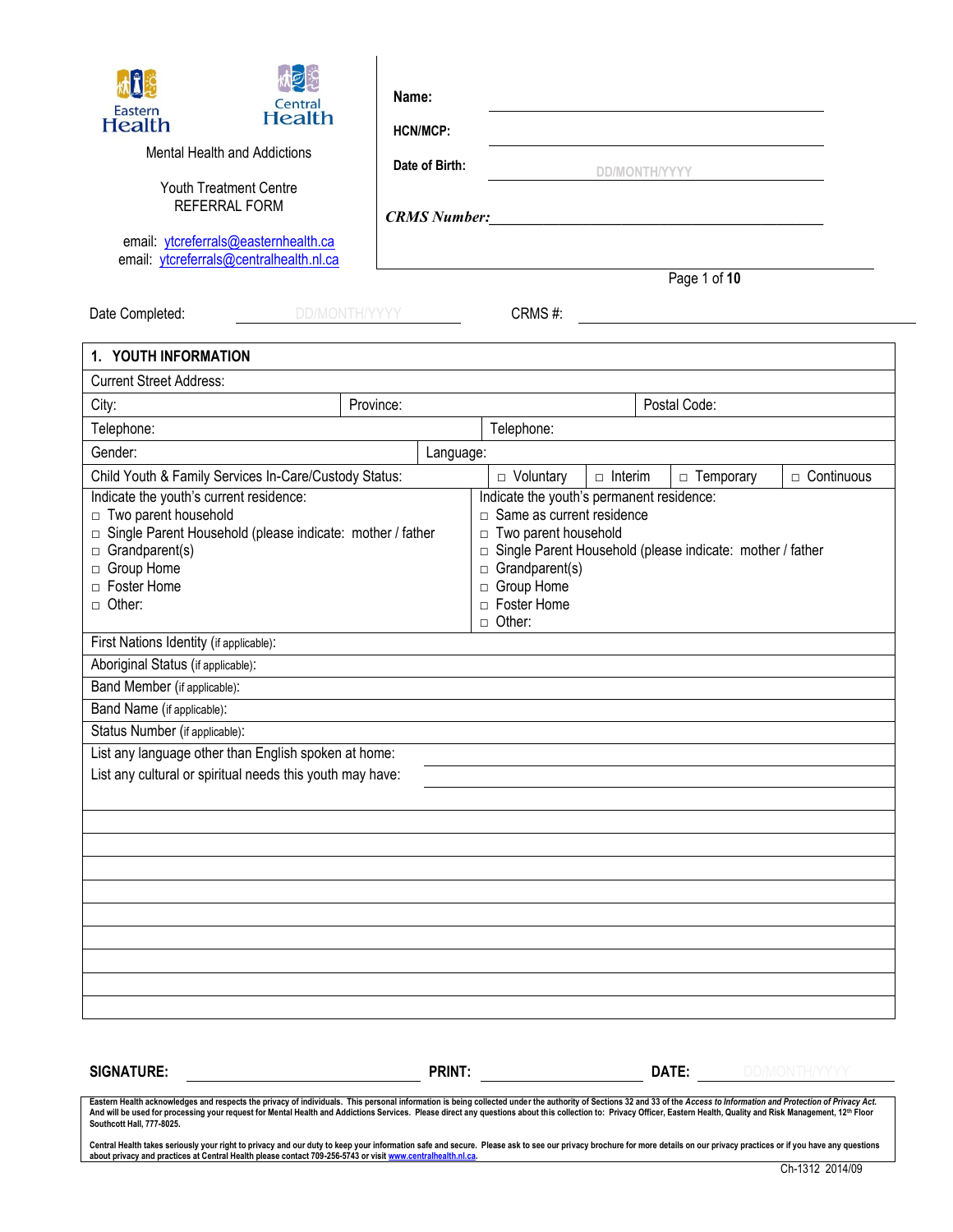

**HCN/MCP:**

Mental Health and Addictions

**Date of Birth:**

 **DD/MONTH/YYYY**

Youth Treatment Centre REFERRAL FORM

email: [ytcreferrals@easternhealth.ca](mailto:ytcreferrals@easternhealth.ca) email: [ytcreferrals@centralhealth.nl.ca](mailto:ytcreferrals@centralhealth.nl.ca) *CRMS Number:\_\_\_\_\_\_\_\_\_\_\_\_\_\_\_\_\_\_\_\_\_\_\_\_\_\_\_\_\_\_\_\_\_\_\_\_\_\_\_\_\_\_\_*

Page 2 of **10**

## **2. REASON FOR REFERRAL**

| What are the major areas to be addressed while at the Youth Treatment Centre?                                                      |                                                |                                        |
|------------------------------------------------------------------------------------------------------------------------------------|------------------------------------------------|----------------------------------------|
|                                                                                                                                    |                                                |                                        |
|                                                                                                                                    |                                                |                                        |
|                                                                                                                                    |                                                |                                        |
|                                                                                                                                    |                                                |                                        |
|                                                                                                                                    |                                                |                                        |
|                                                                                                                                    |                                                |                                        |
|                                                                                                                                    |                                                |                                        |
|                                                                                                                                    |                                                |                                        |
|                                                                                                                                    |                                                |                                        |
|                                                                                                                                    |                                                |                                        |
| 3. CHALLENGES (which of the following items are challenges for this young person? Check the appropriate boxes and please describe) |                                                |                                        |
| Learning Needs:                                                                                                                    |                                                |                                        |
| School Attendance<br>Behavior at School<br>$\Box$                                                                                  | □ Lack of Educational Supports                 | □ Peer Groups                          |
| Learning Disability (specify):<br>$\Box$                                                                                           |                                                |                                        |
| Other (specify):<br>$\Box$                                                                                                         |                                                |                                        |
| Please describe:                                                                                                                   |                                                |                                        |
|                                                                                                                                    |                                                |                                        |
|                                                                                                                                    |                                                |                                        |
|                                                                                                                                    |                                                |                                        |
| Mental Health: Check the appropriate boxes and please describe.                                                                    |                                                |                                        |
| Self-Harm<br>$\Box$                                                                                                                | Suicidal Ideation<br>$\Box$                    | Past Suicidal Behavior<br>$\Box$       |
| Anxiety<br>$\Box$                                                                                                                  | Depression<br>$\Box$                           | Cognitive Impairment<br>$\Box$         |
| <b>Medication Compliance</b><br>$\Box$                                                                                             | <b>Emotional Regulation</b><br>$\Box$          | Fetal Alcohol Spectrum Disorder (FASD) |
| <b>Eating Disorder</b><br>$\Box$                                                                                                   | Psychosis<br>$\Box$                            | <b>Conduct Disorder</b><br>$\Box$      |
| Attention Deficit Hyperactivity Disorder (ADHD)<br>$\Box$                                                                          | <b>Oppositional Defiant Disorder</b><br>$\Box$ | <b>Bipolar Disorder</b><br>$\Box$      |
| Other (specify):<br>$\Box$                                                                                                         | <b>Elimination Disorders</b><br>$\Box$         |                                        |
| Please describe:                                                                                                                   |                                                |                                        |
|                                                                                                                                    |                                                |                                        |
|                                                                                                                                    |                                                |                                        |
|                                                                                                                                    |                                                |                                        |
|                                                                                                                                    |                                                |                                        |
|                                                                                                                                    |                                                |                                        |
| <b>SIGNATURE:</b>                                                                                                                  | <b>PRINT:</b>                                  | DATE:<br><b>DD/MONTH/YYYY</b>          |

Eastern Health acknowledges and respects the privacy of individuals. This personal information is being collected under the authority of Sections 32 and 33 of the Access to Information and Protection of Privacy Act. And will be used for processing your request for Mental Health and Addictions Services. Please direct any questions about this collection to: Privacy Officer, Eastern Health, Quality and Risk Management, 12<sup>th</sup> Floor **Southcott Hall, 777-8025.**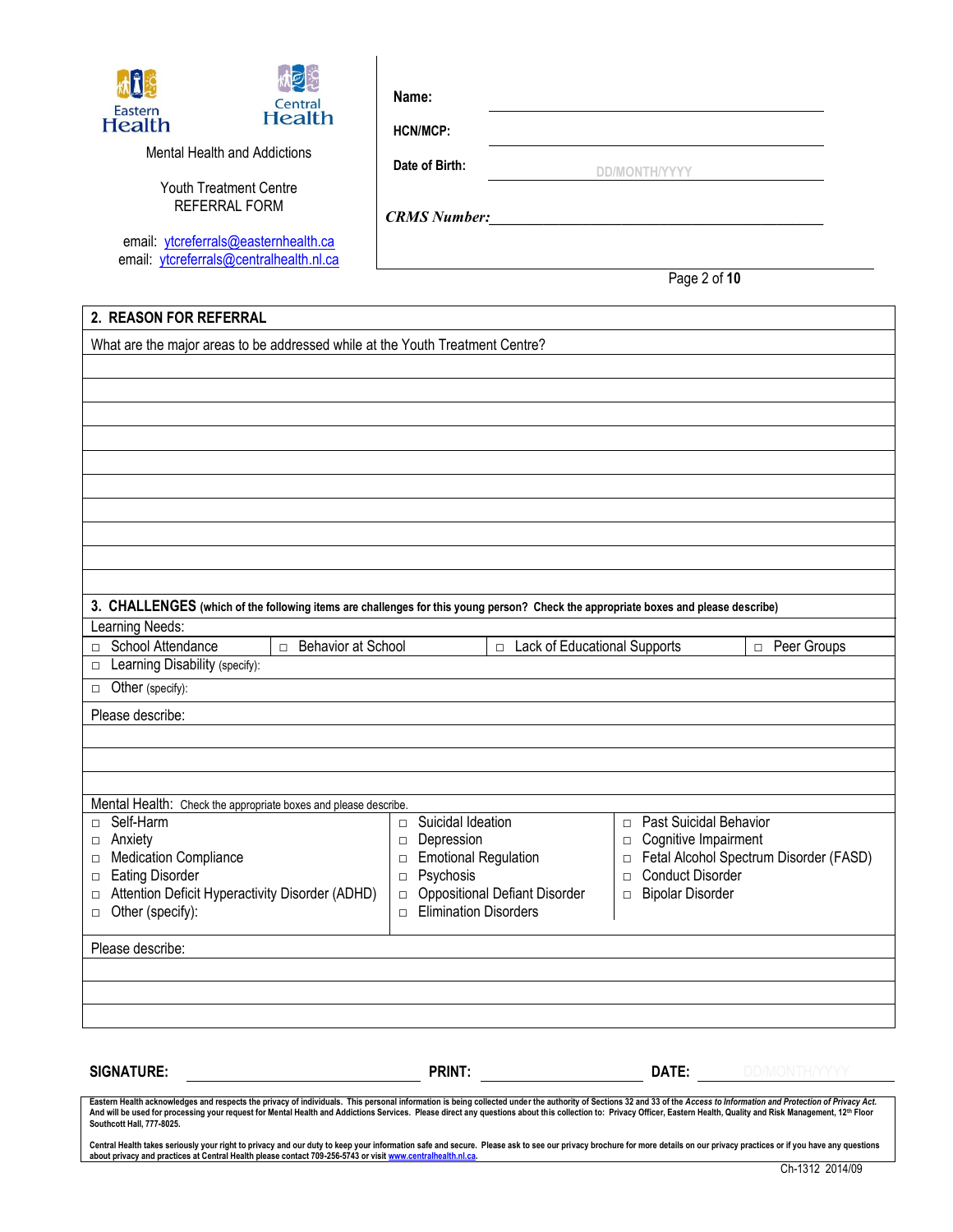| Mental Health and Addictions<br>Date of Birth:<br><b>DD/MONTH/YYYY</b><br><b>Youth Treatment Centre</b><br><b>REFERRAL FORM</b><br><b>CRMS Number:</b><br>email: ytcreferrals@easternhealth.ca<br>email: ytcreferrals@centralhealth.nl.ca<br>Page 3 of 10<br>Trauma: Check the appropriate boxes and please describe.<br>Witness / Victim of<br>□ Sexual<br>$\Box$ Medical<br>$\Box$ Witness to<br>□ Post Traumatic<br>Emotional<br>n Physical<br>$\Box$<br>$\Box$<br><b>Stress Disorder</b><br>Abuse<br>Abuse<br>Abuse<br>Trauma<br>Violence<br><b>Criminal Activity</b><br>$\Box$ Other (specify):<br>Please describe:<br>Social / Behavior / Development Considerations:<br><b>Violent Behavior</b><br>□ Self Esteem<br><b>D</b> Peer Interaction<br>□ Social Isolation<br>Aggression<br>$\Box$<br>$\Box$<br>Running / Absent Without Permission<br>Impulsivity<br>Inability to Focus<br>$\Box$ High Risk Behaviors (including sexual)<br>$\Box$<br>$\Box$<br>$\Box$<br>Autism Spectrum Disorder<br>Other (specify):<br>$\Box$<br>$\Box$<br>Please Describe:<br>Physical Issues:<br>$\Box$ Visually Impaired<br>□ Hearing Impaired<br>$\Box$ Mobility<br>Please describe:<br>Does youth require assistance to complete self-care tasks?<br>□ Yes<br>No<br>$\Box$<br>If yes, please specify:<br>Addictions / substance abuse / gambling:<br>Route of<br>Frequency of<br>Age first<br>Date last<br>Substance<br>Amount Used<br>Administration<br>Use<br>used<br>used<br>DD/MONTH/YYY<br>PRINT:<br>DATE:<br><b>SIGNATURE:</b><br>DD/MONTH/YYYY | Eastern<br>Health | Central<br><b>Health</b> | Name:<br><b>HCN/MCP:</b> |  |  |                      |
|------------------------------------------------------------------------------------------------------------------------------------------------------------------------------------------------------------------------------------------------------------------------------------------------------------------------------------------------------------------------------------------------------------------------------------------------------------------------------------------------------------------------------------------------------------------------------------------------------------------------------------------------------------------------------------------------------------------------------------------------------------------------------------------------------------------------------------------------------------------------------------------------------------------------------------------------------------------------------------------------------------------------------------------------------------------------------------------------------------------------------------------------------------------------------------------------------------------------------------------------------------------------------------------------------------------------------------------------------------------------------------------------------------------------------------------------------------------------------------------------------------------------------------------------|-------------------|--------------------------|--------------------------|--|--|----------------------|
|                                                                                                                                                                                                                                                                                                                                                                                                                                                                                                                                                                                                                                                                                                                                                                                                                                                                                                                                                                                                                                                                                                                                                                                                                                                                                                                                                                                                                                                                                                                                                |                   |                          |                          |  |  |                      |
|                                                                                                                                                                                                                                                                                                                                                                                                                                                                                                                                                                                                                                                                                                                                                                                                                                                                                                                                                                                                                                                                                                                                                                                                                                                                                                                                                                                                                                                                                                                                                |                   |                          |                          |  |  |                      |
|                                                                                                                                                                                                                                                                                                                                                                                                                                                                                                                                                                                                                                                                                                                                                                                                                                                                                                                                                                                                                                                                                                                                                                                                                                                                                                                                                                                                                                                                                                                                                |                   |                          |                          |  |  |                      |
|                                                                                                                                                                                                                                                                                                                                                                                                                                                                                                                                                                                                                                                                                                                                                                                                                                                                                                                                                                                                                                                                                                                                                                                                                                                                                                                                                                                                                                                                                                                                                |                   |                          |                          |  |  |                      |
|                                                                                                                                                                                                                                                                                                                                                                                                                                                                                                                                                                                                                                                                                                                                                                                                                                                                                                                                                                                                                                                                                                                                                                                                                                                                                                                                                                                                                                                                                                                                                |                   |                          |                          |  |  |                      |
|                                                                                                                                                                                                                                                                                                                                                                                                                                                                                                                                                                                                                                                                                                                                                                                                                                                                                                                                                                                                                                                                                                                                                                                                                                                                                                                                                                                                                                                                                                                                                |                   |                          |                          |  |  |                      |
|                                                                                                                                                                                                                                                                                                                                                                                                                                                                                                                                                                                                                                                                                                                                                                                                                                                                                                                                                                                                                                                                                                                                                                                                                                                                                                                                                                                                                                                                                                                                                |                   |                          |                          |  |  |                      |
|                                                                                                                                                                                                                                                                                                                                                                                                                                                                                                                                                                                                                                                                                                                                                                                                                                                                                                                                                                                                                                                                                                                                                                                                                                                                                                                                                                                                                                                                                                                                                |                   |                          |                          |  |  |                      |
|                                                                                                                                                                                                                                                                                                                                                                                                                                                                                                                                                                                                                                                                                                                                                                                                                                                                                                                                                                                                                                                                                                                                                                                                                                                                                                                                                                                                                                                                                                                                                |                   |                          |                          |  |  |                      |
|                                                                                                                                                                                                                                                                                                                                                                                                                                                                                                                                                                                                                                                                                                                                                                                                                                                                                                                                                                                                                                                                                                                                                                                                                                                                                                                                                                                                                                                                                                                                                |                   |                          |                          |  |  |                      |
|                                                                                                                                                                                                                                                                                                                                                                                                                                                                                                                                                                                                                                                                                                                                                                                                                                                                                                                                                                                                                                                                                                                                                                                                                                                                                                                                                                                                                                                                                                                                                |                   |                          |                          |  |  |                      |
|                                                                                                                                                                                                                                                                                                                                                                                                                                                                                                                                                                                                                                                                                                                                                                                                                                                                                                                                                                                                                                                                                                                                                                                                                                                                                                                                                                                                                                                                                                                                                |                   |                          |                          |  |  |                      |
|                                                                                                                                                                                                                                                                                                                                                                                                                                                                                                                                                                                                                                                                                                                                                                                                                                                                                                                                                                                                                                                                                                                                                                                                                                                                                                                                                                                                                                                                                                                                                |                   |                          |                          |  |  |                      |
|                                                                                                                                                                                                                                                                                                                                                                                                                                                                                                                                                                                                                                                                                                                                                                                                                                                                                                                                                                                                                                                                                                                                                                                                                                                                                                                                                                                                                                                                                                                                                |                   |                          |                          |  |  |                      |
|                                                                                                                                                                                                                                                                                                                                                                                                                                                                                                                                                                                                                                                                                                                                                                                                                                                                                                                                                                                                                                                                                                                                                                                                                                                                                                                                                                                                                                                                                                                                                |                   |                          |                          |  |  |                      |
|                                                                                                                                                                                                                                                                                                                                                                                                                                                                                                                                                                                                                                                                                                                                                                                                                                                                                                                                                                                                                                                                                                                                                                                                                                                                                                                                                                                                                                                                                                                                                |                   |                          |                          |  |  |                      |
|                                                                                                                                                                                                                                                                                                                                                                                                                                                                                                                                                                                                                                                                                                                                                                                                                                                                                                                                                                                                                                                                                                                                                                                                                                                                                                                                                                                                                                                                                                                                                |                   |                          |                          |  |  |                      |
|                                                                                                                                                                                                                                                                                                                                                                                                                                                                                                                                                                                                                                                                                                                                                                                                                                                                                                                                                                                                                                                                                                                                                                                                                                                                                                                                                                                                                                                                                                                                                |                   |                          |                          |  |  |                      |
|                                                                                                                                                                                                                                                                                                                                                                                                                                                                                                                                                                                                                                                                                                                                                                                                                                                                                                                                                                                                                                                                                                                                                                                                                                                                                                                                                                                                                                                                                                                                                |                   |                          |                          |  |  |                      |
|                                                                                                                                                                                                                                                                                                                                                                                                                                                                                                                                                                                                                                                                                                                                                                                                                                                                                                                                                                                                                                                                                                                                                                                                                                                                                                                                                                                                                                                                                                                                                |                   |                          |                          |  |  |                      |
|                                                                                                                                                                                                                                                                                                                                                                                                                                                                                                                                                                                                                                                                                                                                                                                                                                                                                                                                                                                                                                                                                                                                                                                                                                                                                                                                                                                                                                                                                                                                                |                   |                          |                          |  |  |                      |
|                                                                                                                                                                                                                                                                                                                                                                                                                                                                                                                                                                                                                                                                                                                                                                                                                                                                                                                                                                                                                                                                                                                                                                                                                                                                                                                                                                                                                                                                                                                                                |                   |                          |                          |  |  |                      |
|                                                                                                                                                                                                                                                                                                                                                                                                                                                                                                                                                                                                                                                                                                                                                                                                                                                                                                                                                                                                                                                                                                                                                                                                                                                                                                                                                                                                                                                                                                                                                |                   |                          |                          |  |  |                      |
|                                                                                                                                                                                                                                                                                                                                                                                                                                                                                                                                                                                                                                                                                                                                                                                                                                                                                                                                                                                                                                                                                                                                                                                                                                                                                                                                                                                                                                                                                                                                                |                   |                          |                          |  |  |                      |
|                                                                                                                                                                                                                                                                                                                                                                                                                                                                                                                                                                                                                                                                                                                                                                                                                                                                                                                                                                                                                                                                                                                                                                                                                                                                                                                                                                                                                                                                                                                                                |                   |                          |                          |  |  |                      |
|                                                                                                                                                                                                                                                                                                                                                                                                                                                                                                                                                                                                                                                                                                                                                                                                                                                                                                                                                                                                                                                                                                                                                                                                                                                                                                                                                                                                                                                                                                                                                |                   |                          |                          |  |  |                      |
|                                                                                                                                                                                                                                                                                                                                                                                                                                                                                                                                                                                                                                                                                                                                                                                                                                                                                                                                                                                                                                                                                                                                                                                                                                                                                                                                                                                                                                                                                                                                                |                   |                          |                          |  |  |                      |
|                                                                                                                                                                                                                                                                                                                                                                                                                                                                                                                                                                                                                                                                                                                                                                                                                                                                                                                                                                                                                                                                                                                                                                                                                                                                                                                                                                                                                                                                                                                                                |                   |                          |                          |  |  |                      |
|                                                                                                                                                                                                                                                                                                                                                                                                                                                                                                                                                                                                                                                                                                                                                                                                                                                                                                                                                                                                                                                                                                                                                                                                                                                                                                                                                                                                                                                                                                                                                |                   |                          |                          |  |  |                      |
|                                                                                                                                                                                                                                                                                                                                                                                                                                                                                                                                                                                                                                                                                                                                                                                                                                                                                                                                                                                                                                                                                                                                                                                                                                                                                                                                                                                                                                                                                                                                                |                   |                          |                          |  |  | <b>DD/MONTH/Y</b>    |
|                                                                                                                                                                                                                                                                                                                                                                                                                                                                                                                                                                                                                                                                                                                                                                                                                                                                                                                                                                                                                                                                                                                                                                                                                                                                                                                                                                                                                                                                                                                                                |                   |                          |                          |  |  | DD/MONTH/YYY         |
|                                                                                                                                                                                                                                                                                                                                                                                                                                                                                                                                                                                                                                                                                                                                                                                                                                                                                                                                                                                                                                                                                                                                                                                                                                                                                                                                                                                                                                                                                                                                                |                   |                          |                          |  |  | <b>DD/MONTH/YYYY</b> |
|                                                                                                                                                                                                                                                                                                                                                                                                                                                                                                                                                                                                                                                                                                                                                                                                                                                                                                                                                                                                                                                                                                                                                                                                                                                                                                                                                                                                                                                                                                                                                |                   |                          |                          |  |  | DD/MONTH/YYYY        |
|                                                                                                                                                                                                                                                                                                                                                                                                                                                                                                                                                                                                                                                                                                                                                                                                                                                                                                                                                                                                                                                                                                                                                                                                                                                                                                                                                                                                                                                                                                                                                |                   |                          |                          |  |  | DD/MONTH/YYY         |
|                                                                                                                                                                                                                                                                                                                                                                                                                                                                                                                                                                                                                                                                                                                                                                                                                                                                                                                                                                                                                                                                                                                                                                                                                                                                                                                                                                                                                                                                                                                                                |                   |                          |                          |  |  |                      |
|                                                                                                                                                                                                                                                                                                                                                                                                                                                                                                                                                                                                                                                                                                                                                                                                                                                                                                                                                                                                                                                                                                                                                                                                                                                                                                                                                                                                                                                                                                                                                |                   |                          |                          |  |  |                      |
| Eastern Health acknowledges and respects the privacy of individuals. This personal information is being collected under the authority of Sections 32 and 33 of the Access to Information and Protection of Privacy Act.                                                                                                                                                                                                                                                                                                                                                                                                                                                                                                                                                                                                                                                                                                                                                                                                                                                                                                                                                                                                                                                                                                                                                                                                                                                                                                                        |                   |                          |                          |  |  |                      |
| And will be used for processing your request for Mental Health and Addictions Services. Please direct any questions about this collection to: Privacy Officer, Eastern Health, Quality and Risk Management, 12 <sup>th</sup> Floor<br>Southcott Hall, 777-8025.                                                                                                                                                                                                                                                                                                                                                                                                                                                                                                                                                                                                                                                                                                                                                                                                                                                                                                                                                                                                                                                                                                                                                                                                                                                                                |                   |                          |                          |  |  |                      |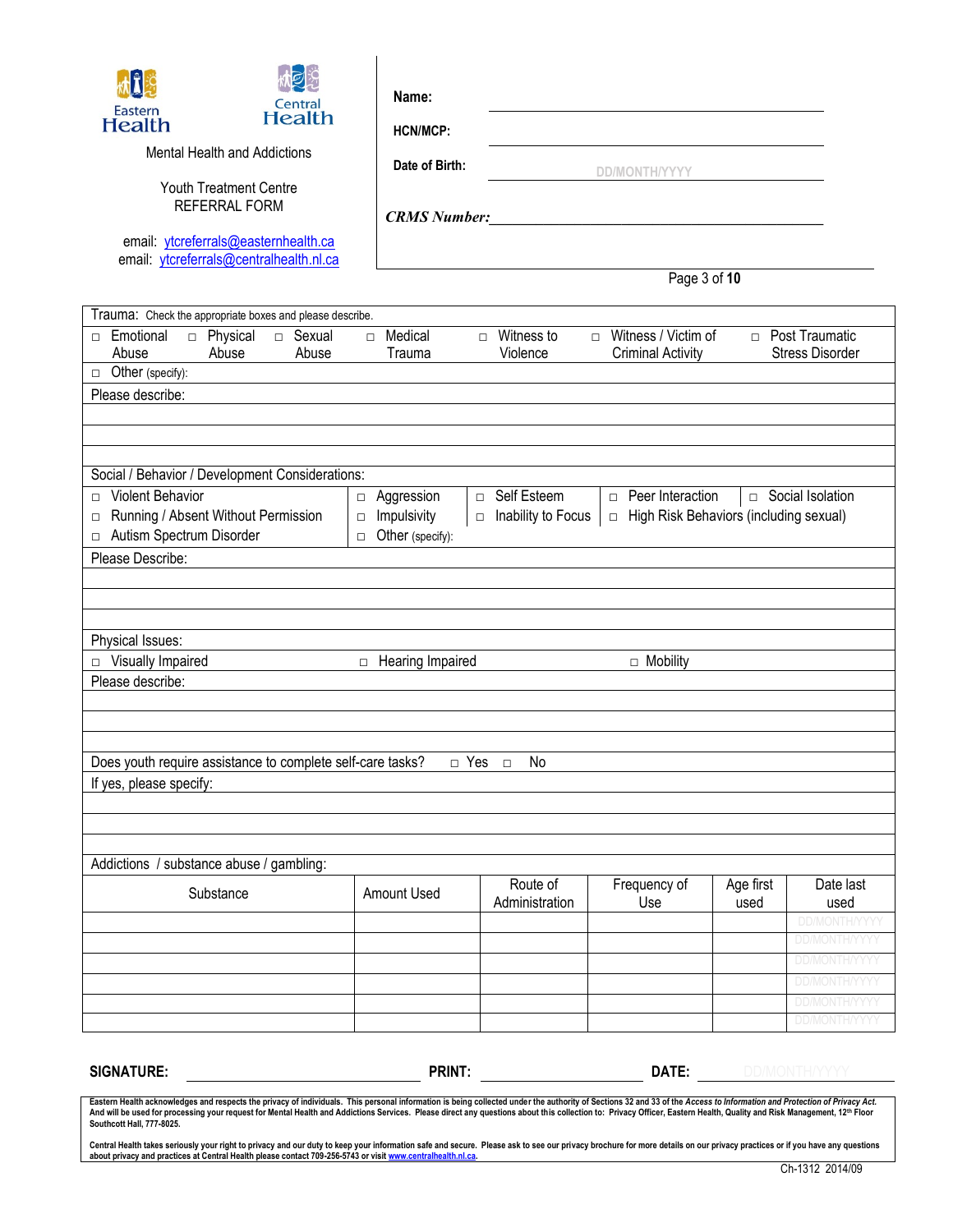

**HCN/MCP:**

Mental Health and Addictions

Youth Treatment Centre REFERRAL FORM

email: [ytcreferrals@easternhealth.ca](mailto:ytcreferrals@easternhealth.ca) email: [ytcreferrals@centralhealth.nl.ca](mailto:ytcreferrals@centralhealth.nl.ca)

 **DD/MONTH/YYYY**

*CRMS Number:\_\_\_\_\_\_\_\_\_\_\_\_\_\_\_\_\_\_\_\_\_\_\_\_\_\_\_\_\_\_\_\_\_\_\_\_\_\_\_\_\_\_\_*

**Date of Birth:**

Page 4 of **10**

| Gambling Type                                                                                                                       | Frequency | Date last Gambled    | Start Age |
|-------------------------------------------------------------------------------------------------------------------------------------|-----------|----------------------|-----------|
|                                                                                                                                     |           | <b>DD/MONTH/YYYY</b> |           |
|                                                                                                                                     |           | <b>DD/MONTH/YYYY</b> |           |
|                                                                                                                                     |           | <b>DD/MONTH/YYYY</b> |           |
|                                                                                                                                     |           | <b>DD/MONTH/YYYY</b> |           |
|                                                                                                                                     |           | <b>DD/MONTH/YYYY</b> |           |
|                                                                                                                                     |           | <b>DD/MONTH/YYYY</b> |           |
|                                                                                                                                     |           | <b>DD/MONTH/YYYY</b> |           |
| Comments:                                                                                                                           |           |                      |           |
|                                                                                                                                     |           |                      |           |
|                                                                                                                                     |           |                      |           |
| In youth's current residence is there substance abuse and / or gambling issues?                                                     |           | $\Box$ Yes $\Box$ No |           |
| Comments:                                                                                                                           |           |                      |           |
|                                                                                                                                     |           |                      |           |
|                                                                                                                                     |           |                      |           |
|                                                                                                                                     |           |                      |           |
|                                                                                                                                     |           |                      |           |
| Does youth use substances and/or gamble with anyone he/she lives with?                                                              |           | □ Yes □ No           |           |
| Comments:                                                                                                                           |           |                      |           |
|                                                                                                                                     |           |                      |           |
|                                                                                                                                     |           |                      |           |
|                                                                                                                                     |           |                      |           |
| Is youth dependent on alcohol? $\Box$ Yes $\Box$ No                                                                                 |           |                      |           |
| Is youth dependent on high dose benzodiazepines (greater than 50mg equivalent)? $\Box$ Yes $\Box$ No                                |           |                      |           |
| $\Box$ Yes $\Box$ No<br>Is youth dependent on opioids?                                                                              |           |                      |           |
| Has youth ever been hospitalized as a result of substance use/abuse? $\Box$ Yes $\Box$ No                                           |           |                      |           |
| Has youth ever overdosed? $\Box$ Yes $\Box$ No (if yes, please provide details)                                                     |           |                      |           |
|                                                                                                                                     |           |                      |           |
|                                                                                                                                     |           |                      |           |
|                                                                                                                                     |           |                      |           |
|                                                                                                                                     |           |                      |           |
| Has youth experienced symptoms such as seizures or hallucinations when stopped using substance(s) in the past? $\Box$ Yes $\Box$ No |           |                      |           |
| If yes, please provide details on substance used and associated symptoms:                                                           |           |                      |           |
|                                                                                                                                     |           |                      |           |
|                                                                                                                                     |           |                      |           |
|                                                                                                                                     |           |                      |           |

**SIGNATURE: PRINT: DATE:** DD/MONTH/YYYY

Eastern Health acknowledges and respects the privacy of individuals. This personal information is being collected under the authority of Sections 32 and 33 of the Access to Information and Protection of Privacy Act. And will be used for processing your request for Mental Health and Addictions Services. Please direct any questions about this collection to: Privacy Officer, Eastern Health, Quality and Risk Management, 12™ Floor<br>Southco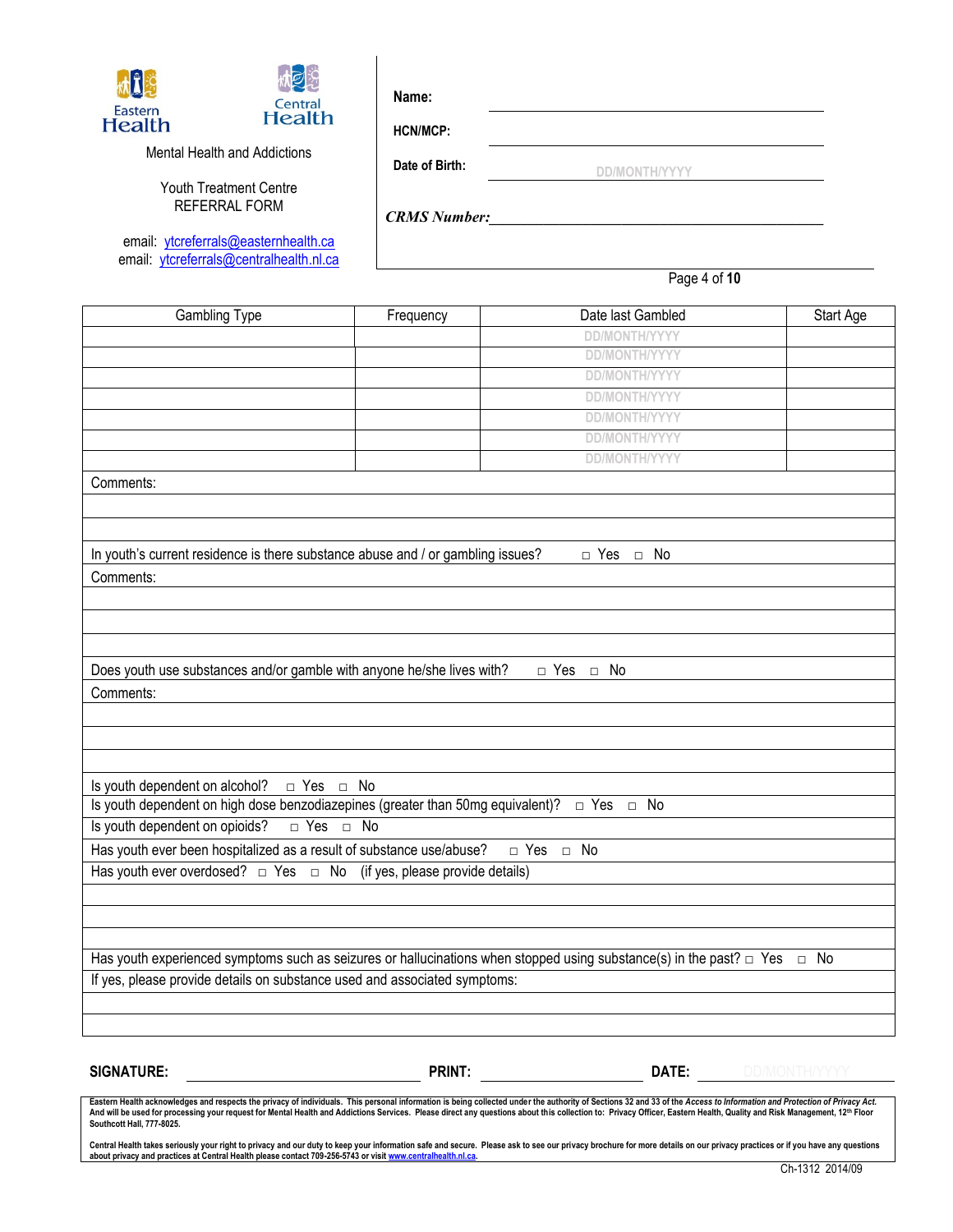| Î<br>Central<br>Eastern<br><b>Health</b><br><b>Health</b><br>Mental Health and Addictions<br>Youth Treatment Centre<br><b>REFERRAL FORM</b><br>email: ytcreferrals@easternhealth.ca<br>email: ytcreferrals@centralhealth.nl.ca               | Name:<br><b>HCN/MCP:</b><br>Date of Birth: | <b>DD/MONTH/YYYY</b>          |            |
|----------------------------------------------------------------------------------------------------------------------------------------------------------------------------------------------------------------------------------------------|--------------------------------------------|-------------------------------|------------|
|                                                                                                                                                                                                                                              |                                            | Page 5 of 10                  |            |
| Is youth requesting admission to a withdrawal management bed? $\Box$ Yes $\Box$ No                                                                                                                                                           |                                            |                               |            |
| If yes, have attempts been made in the past to abstain from substances or drugs?                                                                                                                                                             |                                            | $\Box$ Yes $\Box$ No          |            |
| What were the results?                                                                                                                                                                                                                       |                                            |                               |            |
|                                                                                                                                                                                                                                              |                                            |                               |            |
|                                                                                                                                                                                                                                              |                                            |                               |            |
|                                                                                                                                                                                                                                              |                                            |                               |            |
|                                                                                                                                                                                                                                              |                                            |                               |            |
|                                                                                                                                                                                                                                              |                                            |                               |            |
| Is there an option for withdrawal management support in youth's community? $\Box$ Yes $\Box$ No                                                                                                                                              |                                            |                               |            |
| Is youth currently prescribed methadone? □ Yes □ No                                                                                                                                                                                          |                                            |                               |            |
| If yes, please provide details (ie. physician, pharmacy, dosage, etc.):                                                                                                                                                                      |                                            |                               |            |
|                                                                                                                                                                                                                                              |                                            |                               |            |
|                                                                                                                                                                                                                                              |                                            |                               |            |
|                                                                                                                                                                                                                                              |                                            |                               |            |
|                                                                                                                                                                                                                                              |                                            |                               |            |
| Does the youth use tobacco products? $\Box$ Yes $\Box$ No                                                                                                                                                                                    |                                            |                               |            |
| Does the youth use nicotine replacement therapies? $\Box$ Yes $\Box$ No                                                                                                                                                                      |                                            |                               |            |
|                                                                                                                                                                                                                                              |                                            |                               |            |
| 4. IMPACT OF ADDICTION                                                                                                                                                                                                                       |                                            |                               |            |
| Please describe how the factors indicated in Section 2 have impacted this young person and their ability to function safely at home, school,<br>and in their community:                                                                      |                                            |                               |            |
|                                                                                                                                                                                                                                              |                                            |                               |            |
|                                                                                                                                                                                                                                              |                                            |                               |            |
|                                                                                                                                                                                                                                              |                                            |                               |            |
|                                                                                                                                                                                                                                              |                                            |                               |            |
| 5. HEALTH INFORMATION                                                                                                                                                                                                                        |                                            |                               |            |
| Physician's Name:                                                                                                                                                                                                                            |                                            | Physician's Telephone Number: |            |
| Other attending Health Care Practitioners                                                                                                                                                                                                    |                                            | <b>Contact Phone Number</b>   |            |
| Name:                                                                                                                                                                                                                                        |                                            | Telephone Number:             |            |
| Name:                                                                                                                                                                                                                                        |                                            | Telephone Number:             |            |
| Name:                                                                                                                                                                                                                                        |                                            | Telephone Number:             |            |
| Name:                                                                                                                                                                                                                                        |                                            | Telephone Number:             |            |
| <b>SIGNATURE:</b><br>Eastern Health acknowledges and respects the privacy of individuals. This personal information is being collected under the authority of Sections 32 and 33 of the Access to Information and Protection of Privacy Act. | <b>PRINT:</b>                              | DATE:                         | DD/MONTH/Y |

Eastern Health acknowledges and respects the privacy of individuals. This personal information is being collected under the authority of Sections 32 and 33 of the *Access to Information and Protection of Privacy Act.*<br>And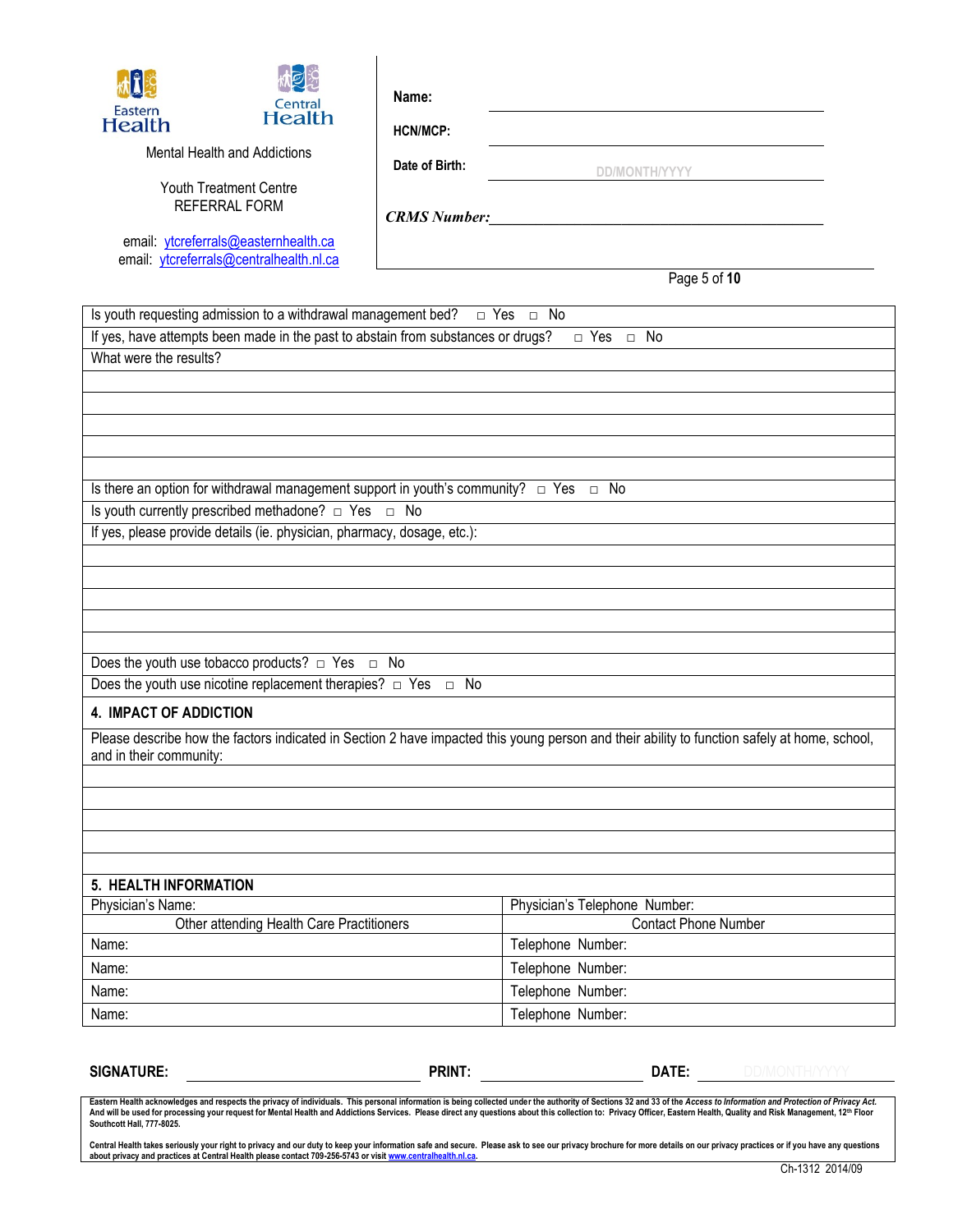| Eastern<br><b>Health</b> | Central<br><b>Health</b>                                                        | Name:<br>HCN/MCP:   |              |
|--------------------------|---------------------------------------------------------------------------------|---------------------|--------------|
|                          | Mental Health and Addictions                                                    | Date of Birth:      |              |
|                          | <b>Youth Treatment Centre</b><br>REFERRAL FORM                                  | <b>CRMS Number:</b> |              |
|                          | email: ytcreferrals@easternhealth.ca<br>email: ytcreferrals@centralhealth.nl.ca |                     | Page 6 of 10 |

|                                                                                                                                                                                                                                                                 |                 | Allergy Information (include all food allergies): |                         |                          |                                                                  |
|-----------------------------------------------------------------------------------------------------------------------------------------------------------------------------------------------------------------------------------------------------------------|-----------------|---------------------------------------------------|-------------------------|--------------------------|------------------------------------------------------------------|
| Type of Allergy                                                                                                                                                                                                                                                 |                 |                                                   | Reaction                |                          |                                                                  |
|                                                                                                                                                                                                                                                                 |                 |                                                   |                         |                          |                                                                  |
|                                                                                                                                                                                                                                                                 |                 |                                                   |                         |                          |                                                                  |
|                                                                                                                                                                                                                                                                 |                 |                                                   |                         |                          |                                                                  |
|                                                                                                                                                                                                                                                                 |                 |                                                   |                         |                          |                                                                  |
| Does youth carry an Epi-Pen? $\Box$ Yes $\Box$ No                                                                                                                                                                                                               |                 |                                                   |                         |                          |                                                                  |
| List any medication this youth is currently taking (include over the counter, vitamins, and herbals):                                                                                                                                                           |                 |                                                   |                         |                          |                                                                  |
| Name                                                                                                                                                                                                                                                            | Dosage          |                                                   | Name                    |                          | Dosage                                                           |
|                                                                                                                                                                                                                                                                 |                 |                                                   |                         |                          |                                                                  |
|                                                                                                                                                                                                                                                                 |                 |                                                   |                         |                          |                                                                  |
|                                                                                                                                                                                                                                                                 |                 |                                                   |                         |                          |                                                                  |
|                                                                                                                                                                                                                                                                 |                 |                                                   |                         |                          |                                                                  |
|                                                                                                                                                                                                                                                                 |                 |                                                   |                         |                          |                                                                  |
|                                                                                                                                                                                                                                                                 |                 |                                                   |                         |                          |                                                                  |
|                                                                                                                                                                                                                                                                 |                 |                                                   |                         |                          |                                                                  |
|                                                                                                                                                                                                                                                                 |                 |                                                   |                         |                          |                                                                  |
|                                                                                                                                                                                                                                                                 |                 |                                                   |                         |                          |                                                                  |
| List any special medical needs of this youth:                                                                                                                                                                                                                   |                 |                                                   |                         |                          |                                                                  |
| $\Box$ Asthma                                                                                                                                                                                                                                                   | $\Box$ Diabetes |                                                   |                         | $\Box$ Seizures          |                                                                  |
| □ Brain Injury                                                                                                                                                                                                                                                  | □ Dietary       |                                                   |                         | □ Neurological Disorders |                                                                  |
| $\Box$ Other (specify):                                                                                                                                                                                                                                         |                 |                                                   |                         |                          |                                                                  |
|                                                                                                                                                                                                                                                                 |                 |                                                   |                         |                          |                                                                  |
|                                                                                                                                                                                                                                                                 |                 |                                                   |                         |                          |                                                                  |
|                                                                                                                                                                                                                                                                 |                 |                                                   |                         |                          |                                                                  |
| Has youth ever been tested for HIV?                                                                                                                                                                                                                             | □ Yes □ No      |                                                   |                         |                          | Has youth ever been tested for Hepatitis C? $\Box$ Yes $\Box$ No |
| Comments:                                                                                                                                                                                                                                                       |                 |                                                   |                         |                          |                                                                  |
|                                                                                                                                                                                                                                                                 |                 |                                                   |                         |                          |                                                                  |
|                                                                                                                                                                                                                                                                 |                 |                                                   |                         |                          |                                                                  |
|                                                                                                                                                                                                                                                                 |                 |                                                   |                         |                          |                                                                  |
| 6. CAREGIVER / GUARDIAN INFORMATION (Complete for all persons involved in parenting this youth)                                                                                                                                                                 |                 |                                                   |                         |                          |                                                                  |
| Last Name:                                                                                                                                                                                                                                                      |                 | First Name:                                       |                         |                          |                                                                  |
| Current Street Address: (if different from youth's):                                                                                                                                                                                                            |                 |                                                   |                         |                          |                                                                  |
| City:<br>Province:                                                                                                                                                                                                                                              |                 |                                                   |                         | Postal Code:             |                                                                  |
| Primary Telephone Number:                                                                                                                                                                                                                                       |                 |                                                   | Other Telephone Number: |                          |                                                                  |
| Occupation:                                                                                                                                                                                                                                                     |                 |                                                   |                         |                          |                                                                  |
| Can a message be left at either of these numbers? $\Box$                                                                                                                                                                                                        | Yes             | No<br>$\Box$                                      |                         |                          |                                                                  |
|                                                                                                                                                                                                                                                                 |                 |                                                   |                         |                          |                                                                  |
| <b>SIGNATURE:</b>                                                                                                                                                                                                                                               |                 | <b>PRINT:</b>                                     |                         | DATE:                    |                                                                  |
| Eastern Health acknowledges and respects the privacy of individuals. This personal information is being collected under the authority of Sections 32 and 33 of the Access to Information and Protection of Privacy Act.                                         |                 |                                                   |                         |                          |                                                                  |
| And will be used for processing your request for Mental Health and Addictions Services. Please direct any questions about this collection to: Privacy Officer, Eastern Health, Quality and Risk Management, 12 <sup>th</sup> Floor<br>Southcott Hall, 777-8025. |                 |                                                   |                         |                          |                                                                  |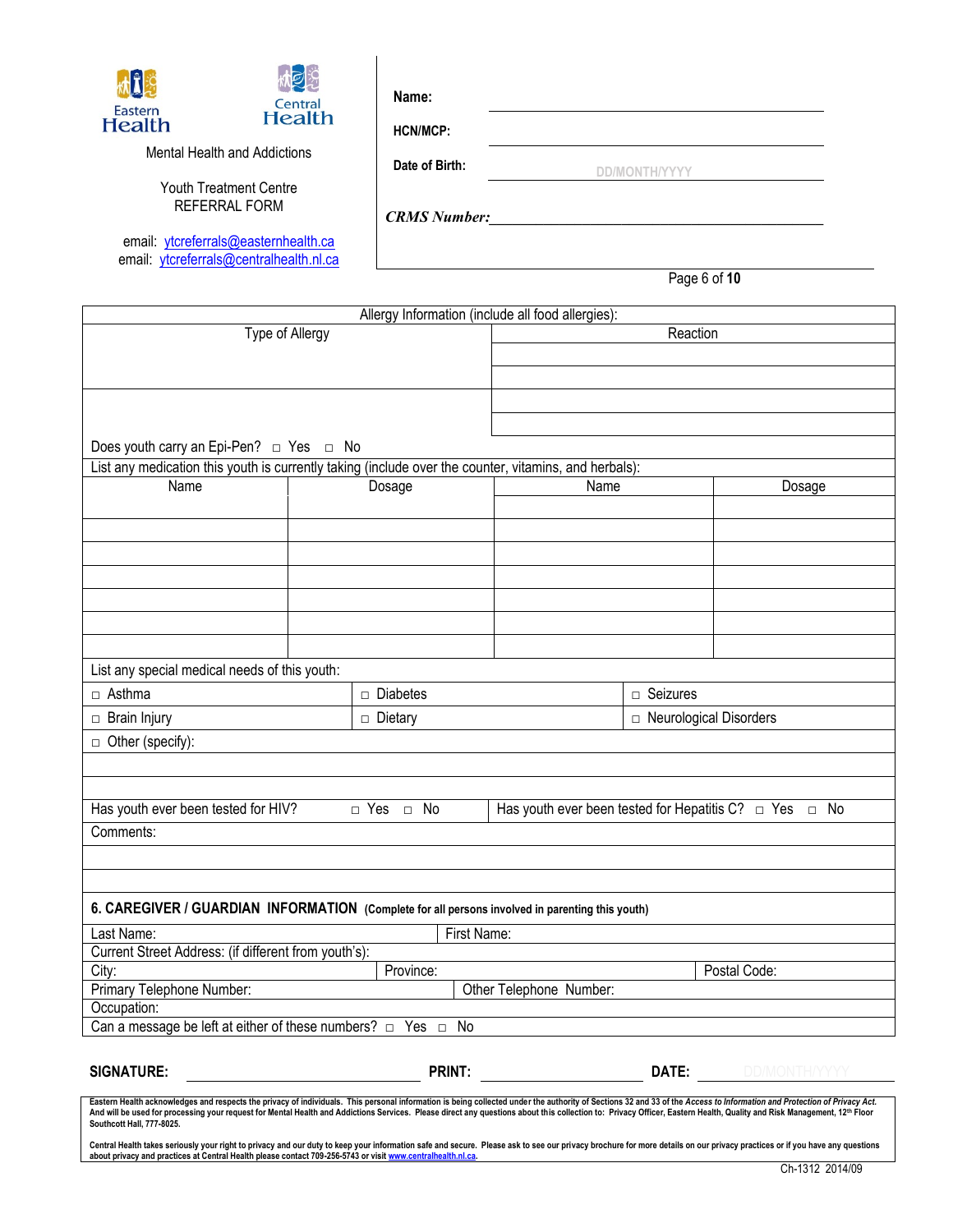| Eastern<br><b>Health</b><br>Mental Health and Addictions<br><b>Youth Treatment Centre</b><br><b>REFERRAL FORM</b><br>email: ytcreferrals@easternhealth.ca<br>email: ytcreferrals@centralhealth.nl.ca     | <b>Central</b><br>Health                                 | Name:     | <b>HCN/MCP:</b><br>Date of Birth:<br><b>CRMS Number:</b> |                                                                                          | <b>DD/MONTH/YYYY</b>                                          | Page 7 of 10                                                               |
|----------------------------------------------------------------------------------------------------------------------------------------------------------------------------------------------------------|----------------------------------------------------------|-----------|----------------------------------------------------------|------------------------------------------------------------------------------------------|---------------------------------------------------------------|----------------------------------------------------------------------------|
|                                                                                                                                                                                                          |                                                          |           |                                                          |                                                                                          |                                                               |                                                                            |
| Relationship to Youth:<br>$\Box$ Birth Parent<br>□ Step-Parent<br>□ Foster Parent                                                                                                                        | □ Adoptive Parent<br>Grandparent<br>$\Box$ Other:        |           |                                                          | Marital Status:<br>$\Box$ Single<br>$\Box$ Married<br>□ Common Law                       |                                                               | Divorced<br>$\Box$ Widowed<br>$\Box$ Separated                             |
| Last Name:                                                                                                                                                                                               |                                                          |           | First Name:                                              |                                                                                          |                                                               |                                                                            |
| Current Street Address: (if different from youth's):                                                                                                                                                     |                                                          |           |                                                          |                                                                                          |                                                               | Postal Code:                                                               |
| City:<br>Primary Telephone Number:                                                                                                                                                                       |                                                          | Province: |                                                          | Other Telephone Number:                                                                  |                                                               |                                                                            |
| Occupation:                                                                                                                                                                                              |                                                          |           |                                                          |                                                                                          |                                                               |                                                                            |
| Can a message be left at either of these numbers? Yes $\Box$ No                                                                                                                                          |                                                          |           |                                                          |                                                                                          |                                                               |                                                                            |
| Relationship to Youth:<br>$\Box$ Birth Parent<br>□ Step-Parent<br>□ Foster Parent<br>Last Name:                                                                                                          | □ Adoptive Parent<br>□ Grandparent<br>$\Box$ Other:      |           |                                                          | <b>Marital Status:</b><br>$\Box$ Single<br>$\Box$ Married<br>□ Common Law<br>First Name: |                                                               | $\Box$ Divorced<br>$\Box$ Widowed<br>$\Box$ Separated                      |
| Current Street Address: (if different from youth's):                                                                                                                                                     |                                                          |           |                                                          |                                                                                          |                                                               |                                                                            |
| City:                                                                                                                                                                                                    |                                                          |           | Province:                                                |                                                                                          |                                                               | Postal Code:                                                               |
| Primary Telephone Number:                                                                                                                                                                                |                                                          |           |                                                          | Other Telephone Number:                                                                  |                                                               |                                                                            |
| Occupation:                                                                                                                                                                                              |                                                          |           |                                                          |                                                                                          |                                                               |                                                                            |
|                                                                                                                                                                                                          |                                                          |           |                                                          |                                                                                          |                                                               |                                                                            |
| Relationship to Youth:<br>$\Box$ Birth Parent<br>□ Step-Parent<br>□ Foster Parent                                                                                                                        | □ Adoptive Parent<br>$\Box$ Grandparent<br>$\Box$ Other: |           |                                                          | Marital Status:<br>$\Box$ Single<br>□ Married<br>□ Common Law                            |                                                               | □ Divorced<br>□ Widowed<br>$\Box$ Separated                                |
| 7. SCHOOL INFORMATION                                                                                                                                                                                    |                                                          |           |                                                          |                                                                                          |                                                               |                                                                            |
| Is this youth attending school? $\Box$ Yes $\Box$ No<br>If yes, Name of School:<br>Principal's Name:<br>Guidance Counsellor's Name:<br>Last grade successfully completed:<br>If not attending, describe: |                                                          |           | Grade:                                                   |                                                                                          | Date last attended:<br>Telephone Number:<br>Telephone Number: | <b>DD/MONTH/YYYY</b><br>Does this youth have an ISSP? $\Box$ Yes $\Box$ No |
|                                                                                                                                                                                                          |                                                          |           |                                                          |                                                                                          |                                                               |                                                                            |
|                                                                                                                                                                                                          |                                                          |           |                                                          |                                                                                          |                                                               |                                                                            |
| <b>SIGNATURE:</b>                                                                                                                                                                                        |                                                          |           | <b>PRINT:</b>                                            |                                                                                          |                                                               | DATE: DD/MONTH/YYYY                                                        |

Eastern Health acknowledges and respects the privacy of individuals. This personal information is being collected under the authority of Sections 32 and 33 of the Access to Information and Protection of Privacy Act. And will be used for processing your request for Mental Health and Addictions Services. Please direct any questions about this collection to: Privacy Officer, Eastern Health, Quality and Risk Management, 12™ Floor<br>Southco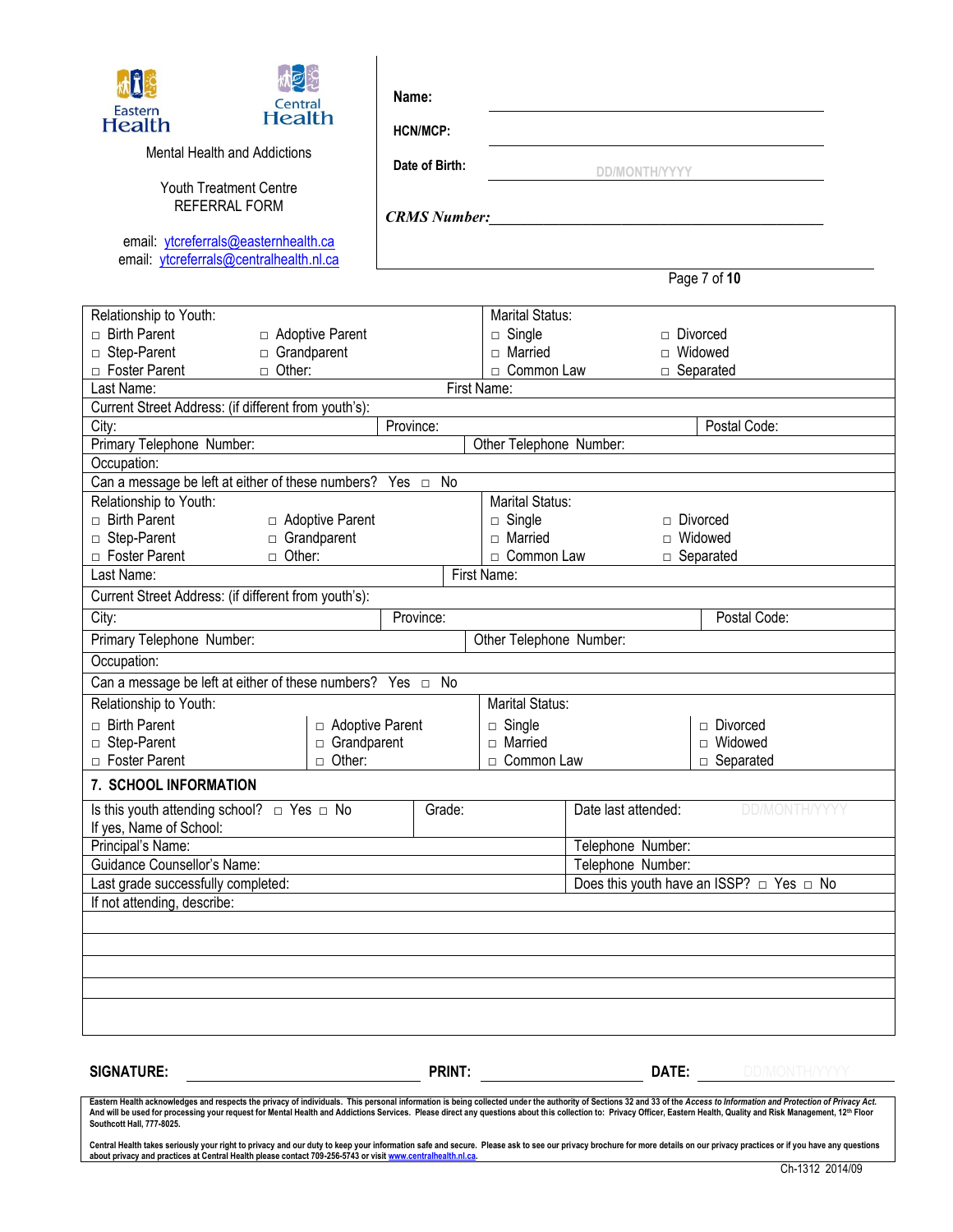

**HCN/MCP:**

Mental Health and Addictions

Youth Treatment Centre REFERRAL FORM

email: [ytcreferrals@easternhealth.ca](mailto:ytcreferrals@easternhealth.ca) email: [ytcreferrals@centralhealth.nl.ca](mailto:ytcreferrals@centralhealth.nl.ca) *CRMS Number:\_\_\_\_\_\_\_\_\_\_\_\_\_\_\_\_\_\_\_\_\_\_\_\_\_\_\_\_\_\_\_\_\_\_\_\_\_\_\_\_\_\_\_*

**Date of Birth:**

Page 8 of **10**

 **DD/MONTH/YYYY**

| 8. EMPLOYMENT HISTORY (if applicable)                              |                                             |                             |                      |  |
|--------------------------------------------------------------------|---------------------------------------------|-----------------------------|----------------------|--|
| Is youth currently employed? $\Box$ Yes $\Box$ No                  |                                             |                             |                      |  |
| Has youth been previously employed? $\Box$ Yes $\Box$ No           |                                             |                             |                      |  |
| Please describe:                                                   |                                             |                             |                      |  |
|                                                                    |                                             |                             |                      |  |
|                                                                    |                                             |                             |                      |  |
| 9. COURT-RELATED / PROBATION INFORMATION                           |                                             |                             |                      |  |
| Is this youth on probation / undertaking ?                         | $\Box$ Yes $\Box$ No                        | Expiry Date:                | <b>DD/MONTH/YYYY</b> |  |
| Conditions of probation / undertaking:                             |                                             |                             |                      |  |
| Youth Worker's Name:                                               |                                             | Youth Worker's Telephone #: |                      |  |
| Does the youth have charges pending? $\Box$ Yes $\Box$ No          |                                             |                             |                      |  |
| Does the youth have any upcoming court dates? $\Box$ Yes $\Box$ No |                                             |                             |                      |  |
| If yes to charges pending or upcoming court dates, please list:    |                                             |                             |                      |  |
|                                                                    |                                             |                             |                      |  |
|                                                                    |                                             |                             |                      |  |
|                                                                    |                                             |                             |                      |  |
|                                                                    |                                             |                             |                      |  |
|                                                                    |                                             |                             |                      |  |
| 10. RELEVANT FAMILY HISTORY (Please check appropriate boxes)       |                                             |                             |                      |  |
| □ Household Issues                                                 | □ Child Youth & Family Services Involvement |                             | $\Box$ Addictions    |  |
| $\Box$ Financial Issues                                            | □ Family Violence                           |                             | $\Box$ Trauma        |  |
| □ Mental Health<br>□ Legal Involvement                             |                                             |                             | $\Box$ Other:        |  |
| Please provide further detailed information:                       |                                             |                             |                      |  |
|                                                                    |                                             |                             |                      |  |
|                                                                    |                                             |                             |                      |  |
|                                                                    |                                             |                             |                      |  |
|                                                                    |                                             |                             |                      |  |
|                                                                    |                                             |                             |                      |  |
|                                                                    |                                             |                             |                      |  |
|                                                                    |                                             |                             |                      |  |

**SIGNATURE: PRINT: DATE:** DD/MONTH/YYYY

Eastern Health acknowledges and respects the privacy of individuals. This personal information is being collected under the authority of Sections 32 and 33 of the Access to Information and Protection of Privacy Act. And will be used for processing your request for Mental Health and Addictions Services. Please direct any questions about this collection to: Privacy Officer, Eastern Health, Quality and Risk Management, 12™ Floor<br>Southco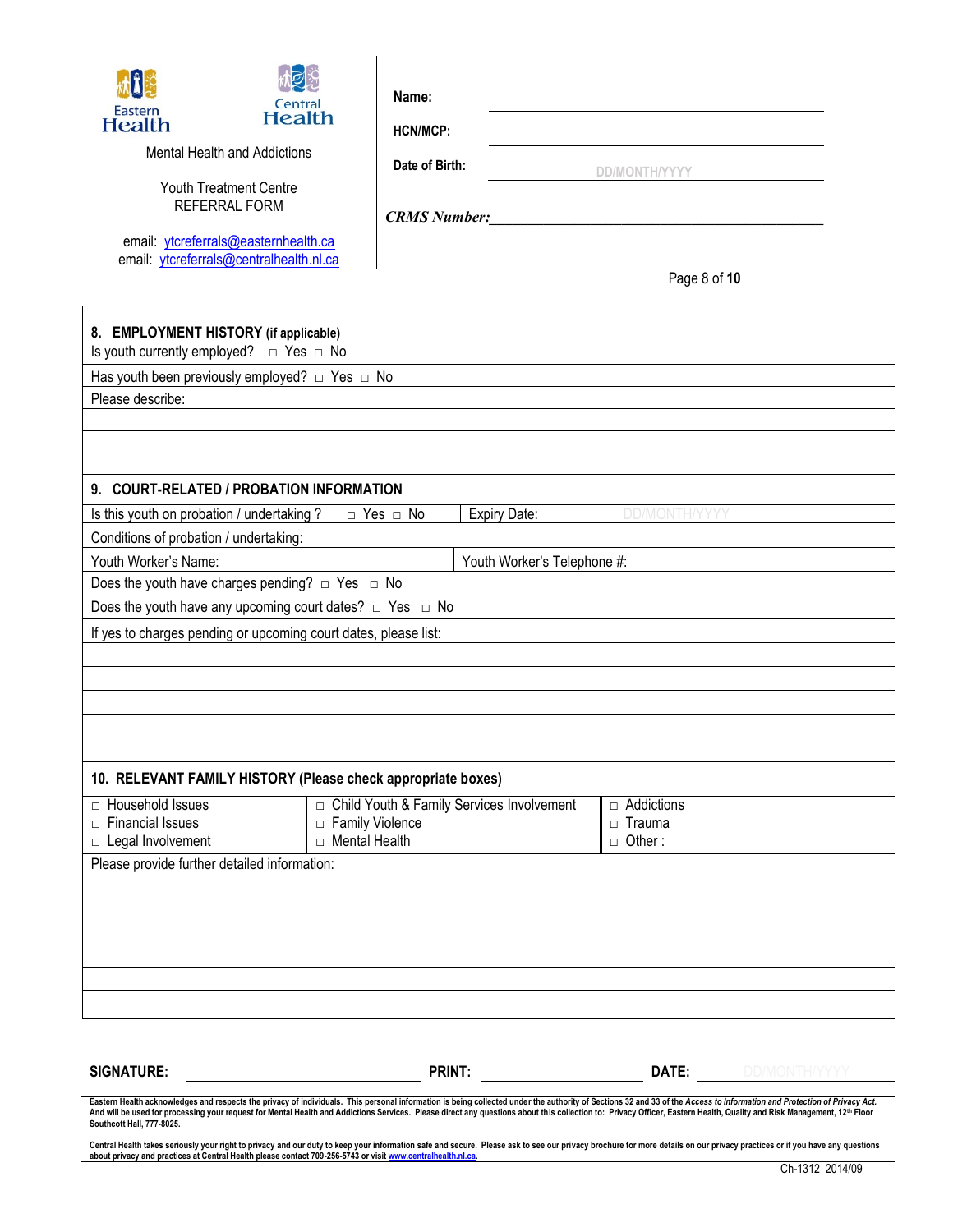

**HCN/MCP:**

Mental Health and Addictions

Youth Treatment Centre REFERRAL FORM

email: [ytcreferrals@easternhealth.ca](mailto:ytcreferrals@easternhealth.ca) email: [ytcreferrals@centralhealth.nl.ca](mailto:ytcreferrals@centralhealth.nl.ca) **Date of Birth:**

 **DD/MONTH/YYYY**

*CRMS Number:\_\_\_\_\_\_\_\_\_\_\_\_\_\_\_\_\_\_\_\_\_\_\_\_\_\_\_\_\_\_\_\_\_\_\_\_\_\_\_\_\_\_\_*

Page 9 of **10**

| <b>11. SOCIAL HISTORY</b>                                   |                                                                                                                                                |                                       |
|-------------------------------------------------------------|------------------------------------------------------------------------------------------------------------------------------------------------|---------------------------------------|
|                                                             | List all placements the youth has been in (ie. foster homes, group homes, custody facilities, relatives, etc.), the dates of the placement and |                                       |
| the reasons for moving (use additional paper if necessary). |                                                                                                                                                |                                       |
| Placement                                                   | Dates                                                                                                                                          | Reason for Move                       |
| 1.                                                          | DD/MONTH/YYYY                                                                                                                                  |                                       |
| 2.                                                          | DD/MONTH/YYYY                                                                                                                                  |                                       |
| 3.                                                          | DD/MONTH/YYYY                                                                                                                                  |                                       |
| 4.                                                          | DD/MONTH/YYYY                                                                                                                                  |                                       |
| 5.                                                          | DD/MONTH/YYYY                                                                                                                                  |                                       |
| 6.                                                          | <b>DD/MONTH/YYYY</b>                                                                                                                           |                                       |
| 7.                                                          | <b>DD/MONTH/YYYY</b>                                                                                                                           |                                       |
| 8.                                                          | DD/MONTH/YYYY                                                                                                                                  |                                       |
|                                                             | 12. SERVICE HISTORY Please list history of services provided / offered to the youth and family and status of same:                             |                                       |
| Service                                                     | Availed of / Refused                                                                                                                           | Status (active / inactive)            |
| 1.                                                          |                                                                                                                                                |                                       |
| 2.                                                          |                                                                                                                                                |                                       |
| 3.                                                          |                                                                                                                                                |                                       |
| 4.                                                          |                                                                                                                                                |                                       |
| 5.                                                          |                                                                                                                                                |                                       |
| 6.                                                          |                                                                                                                                                |                                       |
| 7.                                                          |                                                                                                                                                |                                       |
| 8.                                                          |                                                                                                                                                |                                       |
| <b>13. DISCHARGE PLAN</b>                                   |                                                                                                                                                |                                       |
| What is the anticipated after-care plan?                    |                                                                                                                                                |                                       |
|                                                             |                                                                                                                                                |                                       |
|                                                             |                                                                                                                                                |                                       |
|                                                             |                                                                                                                                                |                                       |
|                                                             | Are there any special considerations with respect to placement? $\Box$ Yes $\Box$ No                                                           | If yes, please explain what they are: |
|                                                             |                                                                                                                                                |                                       |
|                                                             |                                                                                                                                                |                                       |
|                                                             |                                                                                                                                                |                                       |
|                                                             |                                                                                                                                                |                                       |
| <b>SIGNATURE:</b>                                           | <b>PRINT:</b>                                                                                                                                  | DATE:<br>DD/MONTH/YYYY                |

Eastern Health acknowledges and respects the privacy of individuals. This personal information is being collected under the authority of Sections 32 and 33 of the Access to Information and Protection of Privacy Act. And will be used for processing your request for Mental Health and Addictions Services. Please direct any questions about this collection to: Privacy Officer, Eastern Health, Quality and Risk Management, 12™ Floor<br>Southco